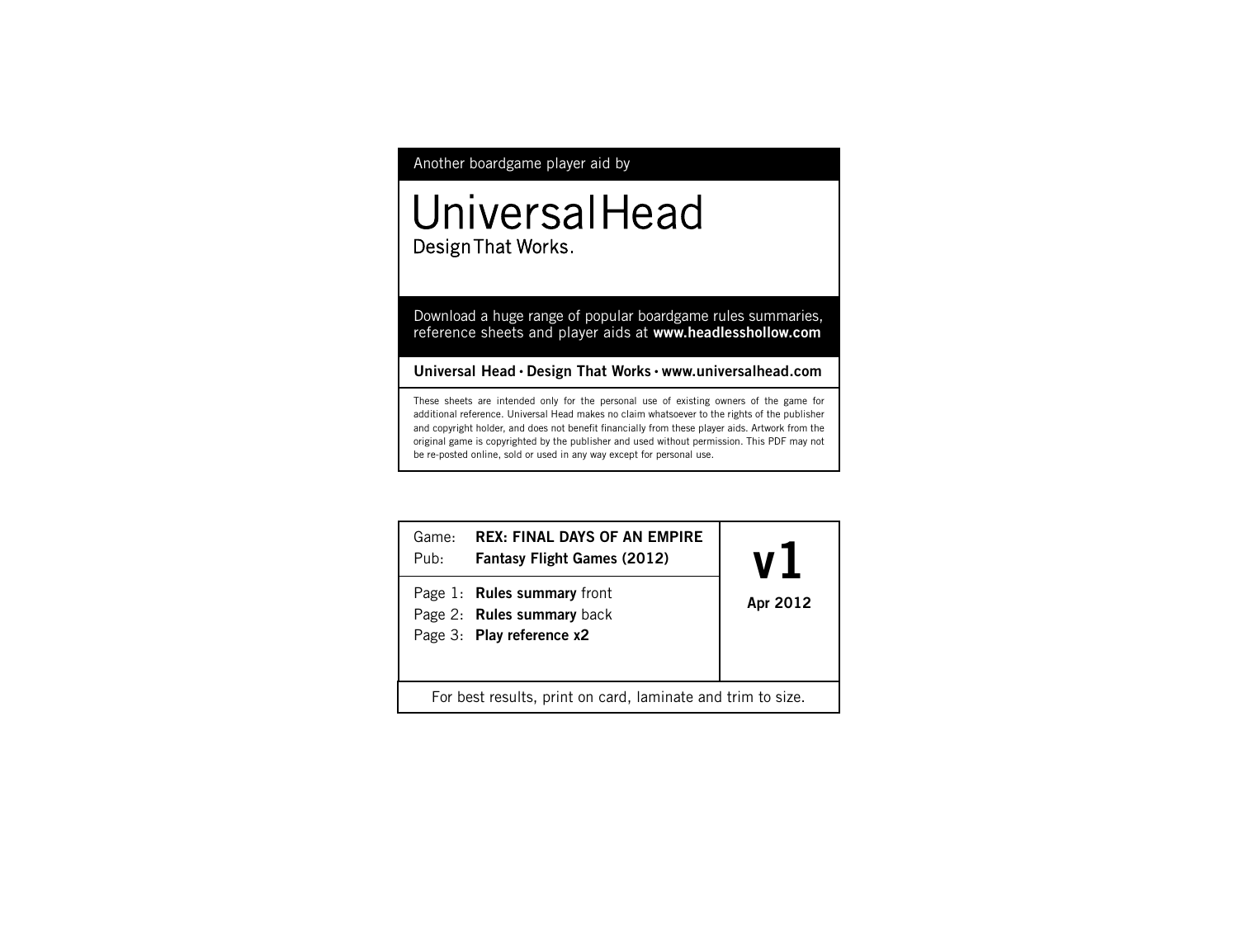

### **Setup**

Shuffle the **Influence** and **Strategy decks** separately and place them facedown on on the edge of the board where indicated. Shuffle the **Bombardment deck** and place it facedown near

Each player draws a card from the Bombardment deck; the player with the lowest numbered card is the **first player**, and takes the **first player token**. Shuffle the drawn cards back into

A player is the **first player** while he has the first player token. The order of play for each Phase always begins with the first player and proceeds clockwise. If 2 or more players attempt to use a special ability or effect at the same time, they are

Each player, starting with the first player and going clockwise,

Each player then takes all **leader tokens**, **unit tokens**, **Ally Advantage cards** and **Traitor cards** that correspond to his race. Cards and tokens belonging to unchosen races are returned

Shuffle all players' Traitor cards into a facedown deck. The first player then deals each player 4 random Traitor cards. Each player chooses one of his Traitor cards and places it facedown next to his race sheet; however you may look at

All unchosen Traitor cards are shuffled back into the Traitor

Each player should select a Traitor card that matches an opponent's leader. If a player draws only his own Traitor cards, he selects one, places it facedown next to his race sheet, and shuffles the other cards back into the Traitor deck as normal. The selected card cannot be revealed as a traitor and has no effect on the game (although it gives the player information on which leaders are loyal to him).

Place the board in the center of the play area. Place all

form the **influence pool**.

resolved in standard play order.

chooses one of the 6 **race sheets**.

your own Traitor card at any time.

deck without being revealed.

all the players.

the deck.

to the box.

# **Game ROUND**

#### **influence tokens** on the edge of the board where indicated to **1. Influence Phase**

The first player draws the top card of the **Influence deck** and resolves its effect.

The first player then announces the current **round number**  by counting the number of influence-generating cards in the discard pile.

Players may look at the Influence card discard pile at any time, but cannot adjust its card order.

#### **2: Bidding**

The first player draws a number of **Strategy cards equal to the number of players** (excluding players who have reached their hand limit of 4 cards).

These are placed facedown next to the board, forming a row of available Strategy cards.

The first available Strategy card in the row (*ie.* first drawn) is bid upon (it remains facedown), starting with the first player who bids influence or passes. Bidding then proceeds in the order of play.

#### Each player, in turn, must either **bid** or **pass**:

**Bid:** Announces how much influence you are willing to pay for the card (minimum of 1 influence). If another player has already bid, you must bid at least 1 more influence than the current highest bid. You cannot bid more influence than you have in your reserve, and you cannot bid if your hand of Strategy cards is already full (normally 4 cards), or if you have 0 influence.

**Pass:** When you pass, you may no longer bid on the current card; but you may bid on other available Strategy cards when they come up for bid this phase. If you have passed you do not pay any influence, even if you previously bid on the card.

Bidding continues until a top bid is made and all other players pass. The top-bidding player must pay the number of influence he bid to the influence pool, then he receives the Strategy card.

Strategy cards are kept facedown, but you may look at your own cards at any time.

Then begin a new round of bidding for the next available Strategy card. The player to the left of the previous opening bidder starts the bid.

If a player does not have any influence, or if he has reached his Strategy card hand limit, he is not eligible to be the opening bidder. The player to his left opens the bid instead.

The phase continues until all of the available Strategy cards have been acquired or until a card is not bid on by anyone.

If every player passes on the same bid, all of the available Strategy cards are shuffled back into the Strategy deck and the phase immediately ends.

#### **Strategy Card Hand Limit**

A player can never have more than 4 Strategy cards in his hand at one time. If a player has a hand of 4 Strategy cards, he must pass on all cards during this phase. The number (not the type) of Strategy cards each player holds is always open to other players.

### **3: Recruitment**

Starting with the first player and proceeding in the order of play, **each player may recruit up to 5 of his units and one of his leaders** from the casualty pool.

A certain number of units may be recruited for free as indicated on the *Free Recruitment* section of your race sheets. Additional units cost 2 influence per unit to recruit. Free units recruited count toward the limit of 5 total recruits per round. All recruited units are placed in your reserves (next to your race sheet).

**Leader Recruitment** When a leader is destroyed, place its token faceup in the casualty pool. During each Recruitment Phase, each player may recruit one of his leaders from the pool by paying influence equal to the leader's strength. Recruited leaders are placed in your reserves. A recruited leader can be used in battle as normal and is still subject to being a traitor and being destroyed by Strategy cards.

### **4: Maneuvering**

Starting with the first player and proceeding in the order of play, **each player performs one movement step and then one deployment step**. Complete both steps in sequence before the next player performs his phase.

**1. Movement Step:** You may move, as a group, any number of your units from one space to one other space. The units may move up to 2 spaces (following the movement lines connecting spaces), and must all end their movement in the same space. Each movement line moved over costs 1 movement point. Units cannot move through an area under the dreadnought fleet.

You cannot move units into, out of, or through a space under bombardment (even if the space is shielded). Units cannot end their movement in a space occupied by an ally's units (except in the *Galactic Council*).

Otherwise, units may move into, out of, or through any space occupied by any number of units.

**Spaceport Movement Bonus** A player who controlled either the *Imperial Navy Base*, *Civilian Spaceport*, or both at the start of this phase may move his unit group up to 4 spaces during his movement step. The unit group does not actually have to be in either of those spaces.

**2. Deployment Step:** You may make one deployment by moving any number of units from your reserve into any one space on the board.

You must spend **1 influence per unit** deployed into a friendly or empty space. If there are enemy unit(s) in the space, you must spend **2 influence per unit** deployed. Deploying units to the *Galactic Council* always costs 1 influence per unit.

You cannot deploy units into a sector under bombardment (even if the space is shielded), or a space occupied by an ally's units.

You cannot move units from the board back to your reserves.

**Controlling a Space** A player **controls** a space if he is the only player with units on the space.

*After every player has completed his Maneuvering Phase, play proceeds to the Battle Phase.*

### **5: Battle Players cannot battle in the Galactic Council**.

Starting with the first player and proceeding in the order of play, each player must resolve all of his battles (in the order of his choice). When enemy units no longer occupy the same space as his units, the next player in order of play resolves all of his battles.

During each battle, both participating players use **battle dials** to choose the number of units they wish to commit (and sacrifice) for the battle. They also each choose a leader (who adds his strength to the committed units) and up to 2 Strategy cards.

The player with the lowest strength loses the battle and must destroy all of his units in the space.

*Once all battles have been resolved, play proceeds to the Collection Phase.*

#### **6: Collection**



1. Collect Influence from Mecatol City: For each of his units in a space, a player collects up to 2 influence from that space. Collected influence is placed in your reserve.

Any influence not collected from the board remains in its space and is available to collect during future game rounds.

**2. Collect Fleet Support:** Each player then receives 2 influence from the influence pool (regardless of whether he collected influence from the board).

#### **Phase 7: Bombardment**

**1. Draw Bombardment Card:** The first player draws and reveals the top card of the **Bombardment deck**.

**2. Move Dreadnought Fleet:** The **dreadnought fleet** is moved a number of sectors equal to the number on the Bombardment card. The fleet moves one sector at a time, always moving to the next highest sector number and looping back to sector 1 when it moves from sector 18. Any units and influence tokens in sectors that the dreadnought fleet moves into are destroyed.

The dreadnought fleet is not placed in a single space of the board, but between all spaces in its sector.

The sector in which the dreadnought fleet ends its movement is considered *under bombardment* until it is moved again and prevents units from deploying into, moving into, and moving out of spaces in the sector. Sectors that the dreadnought fleet passed over are no longer under bombardment and do not affect movement.



Units and influence tokens in **shielded** spaces are *not* destroyed when bombarded. However, units there still cannot move out of the space until the dreadnought fleet moves away.

**3. Shuffle Bombardment Deck:** The first player shuffles the drawn Bombardment card back into the Bombardment deck.

**4. Pass First Player Token:** Pass the first player token to the player on the first player's left.

#### **Destroyed Units and Influence**

When units are destroyed, the tokens are placed in their race's section of the casualty pool of the board. Players must pay influence during the Recruitment Phase to return these units to their reserves (although players can recruit some for free). When influence is destroyed, the tokens are returned to the influence pool.

### **INFLUENCE**

**Resolving an Influence Card**

Read the special ability on the card and perform its effect, then discard it faceup adjacent to the Influence deck..

If the card places influence on the board, take the listed amount of influence from the influence pool and place it on the spaces indicated. If the space is currently under bombardment, no influence is placed.

If both players choose the same number, or if the number exceeds 18, place the dreadnought fleet on sector 1. Each player draws one card from the **Strategy deck** and places it facedown next to his race sheet. You may look at your own Strategy cards at any time.

The players to the left and right of the first player each take a **battle dial** secretly select a number from 0 to 20. The dials are simultaneously revealed and the difference between the numbers indicates where the **dreadnought fleet** is placed.

Each player takes his **influence** from the pool as indicated in the *Setup* section of his race sheet.

Players place their unit tokens onto the game board and reserves as indicated in the *Setup* section of their race sheet. tak them, following normal order of play.

Begin the first game round.

If a card or ability conflicts with the rules, the card or ability takes priority. If a Strategy card conflicts with a racial advantage, the card takes priority.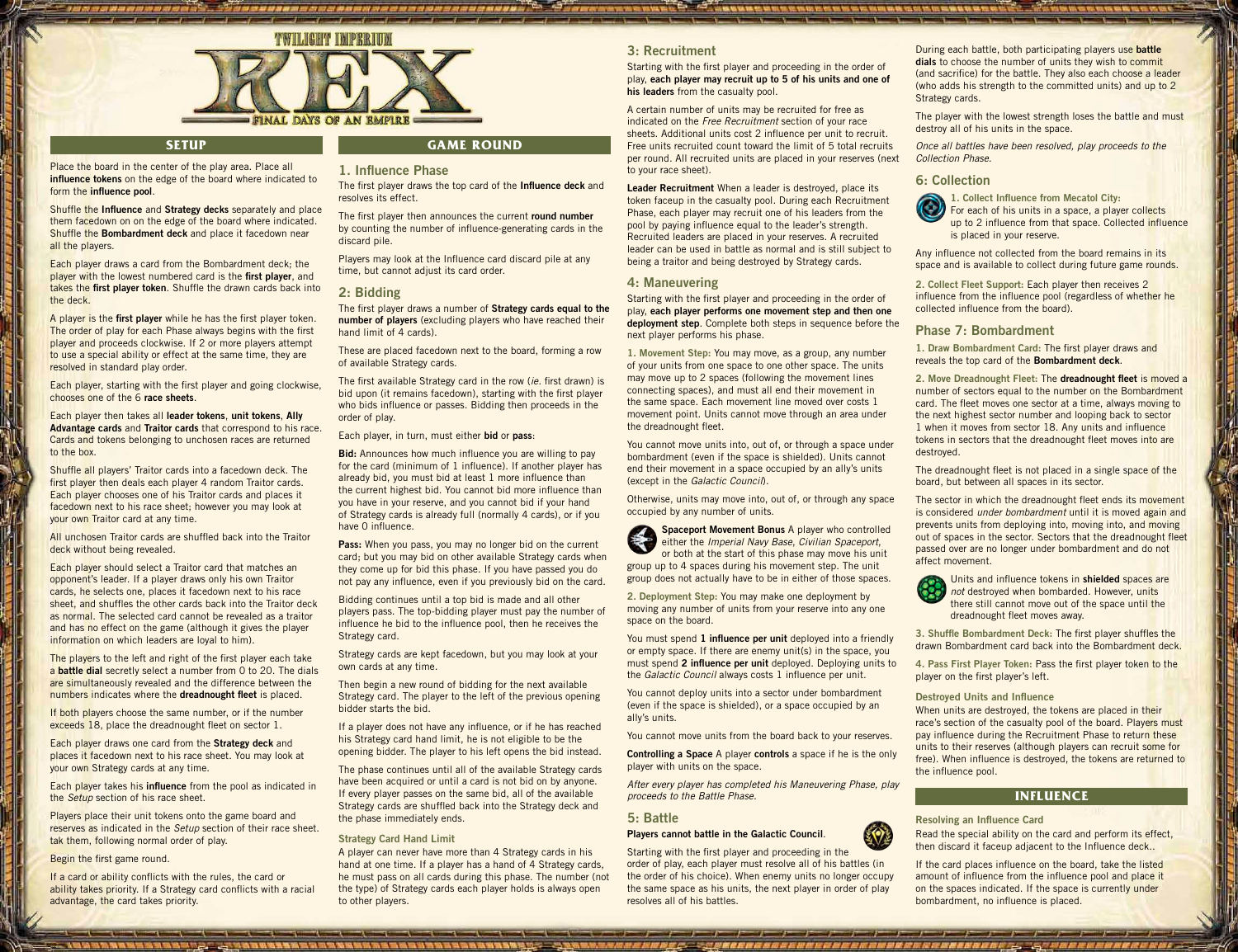#### *Two special cards do not place influence on the board:*

**Sol Offensive** When revealed, look at the top influenceproviding card in the Influence discard pile. All units and influence in both of the listed spaces are destroyed (resolve them from left to right as listed). Then return the card to the box and draw and resolve a new Influence card. If another *Sol Offensive* card is drawn during this phase, return it to the box without effect and draw a replacement.

During the first turn's Influence Phase only, all *Sol Offensive* cards revealed have no effect and are instead shuffled back into the Influence deck at the end of the phase. Draw a new Influence card and resolve its effects instead.

**Temporary Ceasefire** All players have a chance to form and break alliances. Players are also free to trade influence to each other as they see fit, even giving influence to players they are not allied with. Although players may make nonbinding deals with players at any time, they may only bribe or otherwise trade influence with one another during a *Temporary Ceasefire*.

Once all players have finished forming and breaking alliances, the card is returned to the box and a new Influence card is drawn and resolved. If another *Temporary Ceasefire* card is drawn during this phase, return it to the box without effect and draw a replacement.

#### **ALLIANCES**

#### **Forming an Alliance**

Players may discuss among themselves the advantages and disadvantages of allying and with whom. Up to 3 players can form an alliance, but a larger alliance requires the players to control more strongholds to win the game.

When players form an alliance, each player gives one of his **Ally Advantage cards** to each of his allies. Each player places his ally's card(s) faceup in his area as a reminder that they are in an alliance and the special ability their ally provides.

Several alliances may be formed during a *Temporary Ceasefire* but no player may belong to more than one alliance at a time. Once all players have had a chance to form an alliance, no further alliances can be made until the next *Temporary Ceasefire* card is drawn.

**Optionally**, all players may agree upon a time limit for resolving *Temporary Ceasefires* (*eg.* 2 minutes).

#### **Breaking An Alliance**

You may break off from your alliance during a *Temporary Ceasefire* (and only then) by announcing it, returning your allies' *Ally Advantage* card(s) to their owners, and retrieving all of your own. Players who break from an alliance have an opportunity to immediately form a new alliance.

#### **Effects of an Alliance**

Each member of an alliance receives these benefits:

- If members of an alliance control the required number of strongholds at the end of a round, all members of that alliance win the game together).
- Allies assist each other as indicated on their *Ally Advantage* card. Any of these abilities that use the word "may" are used only with the original owner's permission.
- Players cannot deploy or move units in a space where one of their allies already has units, although they may move through them. Since allies can never coexist in the same space, allies may never battle each other.

Players do not gain access to their allies' spaceports or their allies' race advantages (except as listed on the *Ally Advantage* card).

### **BATTLES**

UNIXIOSATI NEI BARRY NEZISI NEW YARA YA KULO

When 2 players have units in the same space during the Battle Phase, a battle must be resolved. If more than 2 players' units occupy the same space, multiple 2 player battles are resolved there one at a time in the order of play.

#### **To resolve a battle, perform the following steps in order:**

**1. Situation Report:** Each participating player must declare aloud how many units he has in the area, how many Strategy cards he has in hand, and the strength of the leaders in his reserve.

Each player then flips his leader tokens facedown so that his opponent cannot see which leader token he will choose.

**2. Choose Strength:** Each player in the battle takes a **battle dial** and secretly selects a number from 0 up to the number of units he has in the space where the battle is being fought.

**3. Commit Leader:** Each player in the battle secretly chooses one of his leader tokens from his reserve, and also secretly chooses what types of Strategy cards he will commit to this battle. He can choose either no card, one attack card, one defense card, or one attack card and one defense card.

The player attaches his chosen leader (faceup) into the slot that matches his Strategy card choice. By selecting this slot, the player is committing to playing this type of card(s) during step 4 of the battle.

#### **A player cannot play more than one attack (red) and one defense (blue) card per battle**. Each player is also required to commit a leader token to each battle (unless he is unable to).

**4. Reveal Battle Dials:** When both players have chosen strength and committed a leader, they simultaneously reveal their battle dials.

**5. Commit Strategy Cards:** Both players then secretly and simultaneously choose Strategy cards from their hands matching the icons on the slot they selected with their leader. Once both players have selected their card(s), they are simultaneously revealed.

If a player placed his leader in the attack icon slot during step 3, he is required to commit this type of Strategy card during this step.

**6. Reveal Traitors (optional):** If a player in the battle has a Traitor card that matches the leader token his opponent placed on his battle dial, he may reveal and discard the Traitor card to **immediately win the battle** regardless of attack score: skip to *Determine Winner* below. When a leader's Traitor card is revealed, the leader is destroyed and both player's chosen Strategy cards are not resolved (the loser's cards are still discarded). The Traitor card is then shuffled into the deck of unused Traitor cards.

If both players reveal a Traitor card, both players automatically lose the battle.

**7. Resolve Committed Strategy Cards:** In order of play, each player resolves his chosen Strategy cards. Many Strategy cards destroy the opponent's leader unless he committed the proper Strategy card.

Destroyed leaders are immediately moved to the casualty pool and do not contribute their strength when determining the winner of the battle.

**8. Determine Winner:** Each player adds his **leader's strength** to the number selected on his battle dial to determine his **combat strength**.

**The winner of a battle is the player with the highest combat strength**. If both players have the same combat strength, the player whose turn is earliest in order of play wins the battle.

The loser must destroy all of his units in the space and must also discard all Strategy cards he committed to the battle.

The loser's leader is not destroyed as a result of losing the battle. Leaders are destroyed only as a result of a Strategy card or if the leader's Traitor card is revealed.

The winner must destroy a number of his units in the space equal to the number selected on his battle dial.

#### **If a player wins a battle by revealing a Traitor card, he does not destroy any of his units**.

The winner may keep or discard any of the Strategy cards he committed to the battle.

Strategy cards may only be discarded after use in battle or as specified on the Strategy card.

#### **Leaders in Battle**

A COMPANY AND LOST YOU WILL WILL BE TOOK THE WILL WANTED

During battle, players should keep their leader tokens facedown so that their opponent does not know which leader token they are selecting.

The strength of each player's leader tokens is public information. If a player asks about leader strength during battle, his opponent should verbally tell him the information while keeping his leader tokens secret.

When a leader is destroyed, its token is placed faceup in the casualty pool on the game board. A player may pay influence during the Recruitment Phase to return one of his leaders from the casualty pool to his reserves.

**A leader committed to a battle cannot be committed to a battle in another space during the same round**. The leader may be selected for battle in the same space, however.

If a player cannot select a leader for battle (all of his leaders are destroyed or already fought in another space that game round), he must declare that he is without a leader and he cannot play any Strategy cards during the battle. The player's attack score is the unit strength selected on his battle dial.

### **Other Rules**

#### **Secrecy**

You may never show your Traitor and Strategy cards to other players, though you may tell other players this information or even lie about it.

The number of units and leaders in your reserves, the leader strength, the number of Strategy cards in your hand, and their available influence are all public knowledge.

You cannot discuss strategies secretly with other players, even if you are allied. All discussions must take place openly.

You cannot write down information to remember it.

#### **Making Deals**

You can make any kind of verbal deal. These are not binding, and any exchange of influence cannot be undone.

Influence can only be part of the bribe or deal when resolving a *Temporary Ceasefire* Influence card.

A deal or bribe cannot involve other game components or contravene the rules of the game.

#### **Component Limitations**

As soon as the last Strategy card is drawn from the deck, all of the discarded Strategy cards are shuffled and placed facedown to form a new Strategy deck.

You are free to 'make change' for influence in your reserves, on the board, or amongst players.

All game components are limited by those in the game.

and personal personal designation of personal personal personal personal

### **Rounding Up**

Whenever a rule or effect refers to losing or paying half of a component, it is always **rounded up**.

the first part and we want you want and was that you want in the

#### **Timing Conflicts**

If 2 players want to use cards or advantages at the same time, resolve these abilities following the standard order of play. The only exception is a card that would cancel another card or advantage: the cancel effect is resolved first.

#### **Winning the Game**



**An unallied player** wins the game if he alone controls at least 3 **strongholds** at the end of a round.

**An alliance of 2 players** wins the game if they control at least 4 **strongholds** at the end of a round. Each player in the alliance shares the win.

**An alliance of 3 players** wins the game if they control all 5 strongholds at the end of a round. Each player in the alliance shares the win.

#### **If no player has won by the end of the 8th game round**, the Sol and Hacan players may be able to win by use of their special victory conditions.

If neither of these players have won the game, the single player (ignoring alliances) who controls the most strongholds wins the game alone. His allies do not win with him.

If multiple players are tied for control of the most strongholds, they share the victory.

#### **Sol Victory**

The Sol player wins the game if he fulfills both of the following conditions:

- 1. No player has won the game by controlling strongholds (alone or as part of an alliance) by the end of round 8.
- 2. The Sol (or no player, not even an ally) controls the Imperial Palace and the Mecatol Power South.

If the Sol player fulfills both of these conditions while a member of an alliance, each player in his alliance shares the win.

#### **Hacan Victory**

The Hacan player wins the game if no player has won the game by controlling strongholds or by Sol Victory by the end of round 8.

If the Hacan player fulfills his special victory condition while a member of an alliance, each player in his alliance shares the win.

#### **Xxcha Victory**

At the start of the game, the Xxcha player predicts a player and a game round, recording this prediction by choosing a race prediction token and a round prediction token and placing them facedown next to his race sheet. Unchosen tokens are returned to the game box without being revealed.

If the chosen player wins (alone or as an ally, even as the Xxcha's ally) with any victory condition during the predicted game round, the Xxcha player wins the game instead.

If the Xxcha player fulfills this victory condition, he wins the game alone: he does not share the win with other players in his alliance.

v1.1